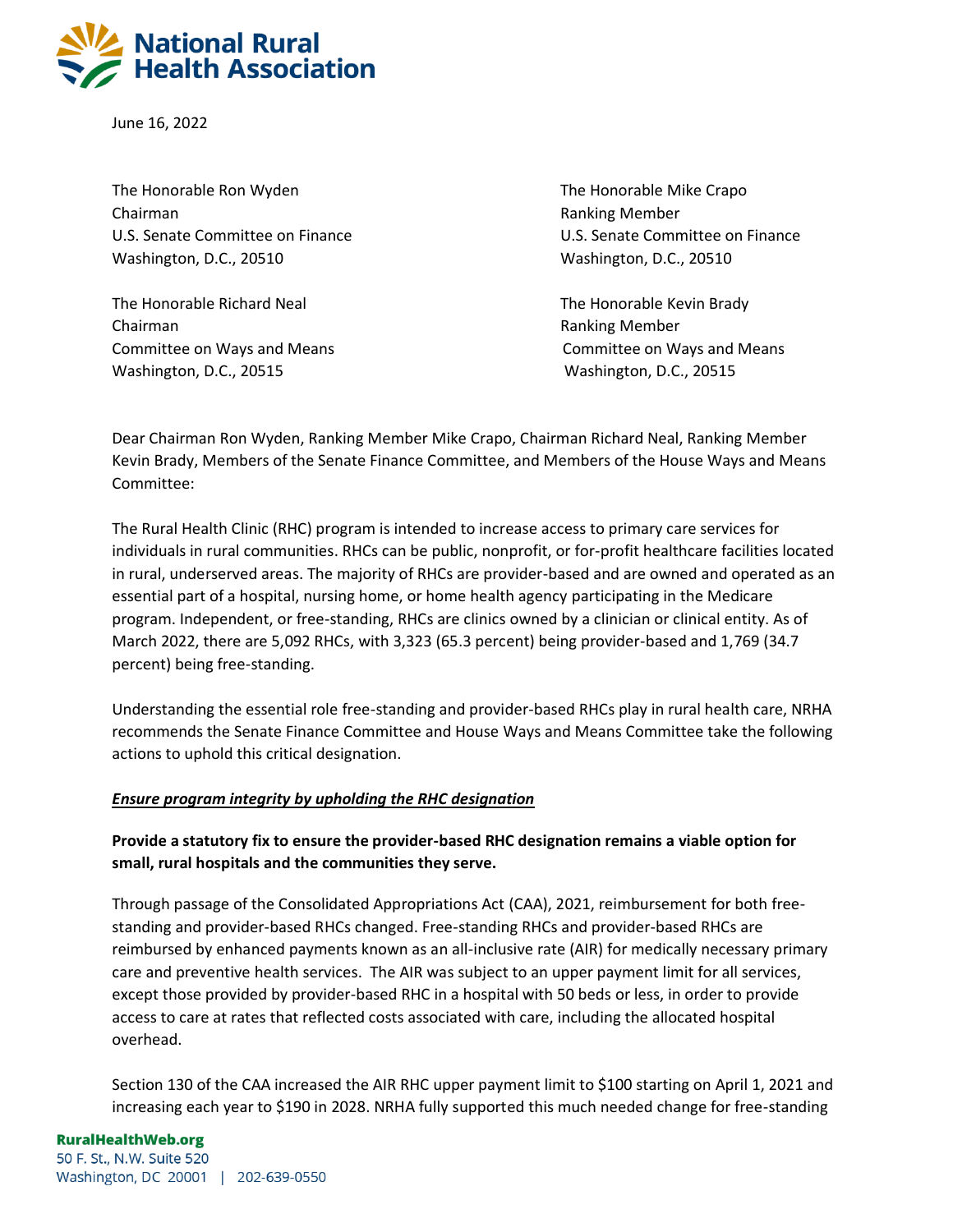

RHCs reimbursement as it is more reflective of current costs. While the Section 130 payment change will allow the broader RHC program to have a more viable long-term Medicare reimbursement policy, the change has significant implications and unintended consequences on the provider-based RHC program in small rural hospitals. Any provider-based RHC certified after December 31, 2020, will be subject to the same payment limits as freestanding facilities, meaning no new provider-based RHCs can receive costbased reimbursement. Provider-based RHCs in existence as of December 31, 2020, would be grandfathered-in at their current AIR and would receive their 2020 AIR plus an adjustment for the Medicare Economic Index (MEI) or their actual costs for the year.

Not only does NRHA have concerns about future of new provider-based RHCs in rural hospitals, but the current methodology for existing provider-based RHCs is problematic. Since annual rural hospital cost increases outpace MEI increases, small rural hospitals that own and operate RHCs will see a continued deterioration of financial performance, jeopardizing the ability to sustain these small, rural safety net clinics to provide care in the long run.

To address the concerns about the future viability of the provider-based RHC program in small rural hospitals, NRHA recommends Congress implement a quality measure reporting program in exchange for enhanced reimbursement. On average, RHCs have been less involved in quality measure reporting initiatives than other Medicare designations. Through adaptation of this proposal, Congress will receive data on the RHC program that has been historically unavailable. Additionally, this will keep the providerbased RHC program stable for the creation of additional RHCs affiliated with small rural hospitals to meet future need. To do so, **NRHA recommends Congress passes legislation similar to the [H.R. 5883,](https://www.congress.gov/bill/117th-congress/house-bill/5883/text)  [the Rural Health Fairness in Competition ActS](https://www.congress.gov/bill/117th-congress/house-bill/5883/text).** 

## **Ensure continued access to the RHC designation by updating the CFR to reflect the removal of "urbanized area" in the U.S. Census Bureau's definitions.**

NRHA has concerns about unintentional consequences regarding a recently finalized rule from the United States Census Bureau which removes the term "urbanized area" and "urbanized cluster" and moves to a single definition of an "urban area." The current RHC statute and Code of Federal Regulations (CFR) specifically uses the term "urbanized area" for RHC eligibility, which no longer exists within the Census Bureau definition. Complicating the issue further is that the U.S. Census Bureau's new singular definition of "urban area" includes geographic areas with 5,000 people or more, which is not a logical threshold for the RHC program moving forward.

NRHA is working with the Centers for Medicare and Medicaid Services (CMS) to see if they have the authority to reinterpret the RHC eligibility with a modified definition. However, NRHA asks Congress to consider changing the RHC statute **from "not in an urbanized area..." to "not in an urban area of 50,000 or more as defined by the U.S. Census Bureau..."** in order to protect the status quo of the policy.

## *Preserve and enhance telehealth flexibilities for RHCs*

**Continue telehealth flexibilities beyond the extension of the public health emergency (PHE) plus 151 days passed by Congress in the CAA, 2022.**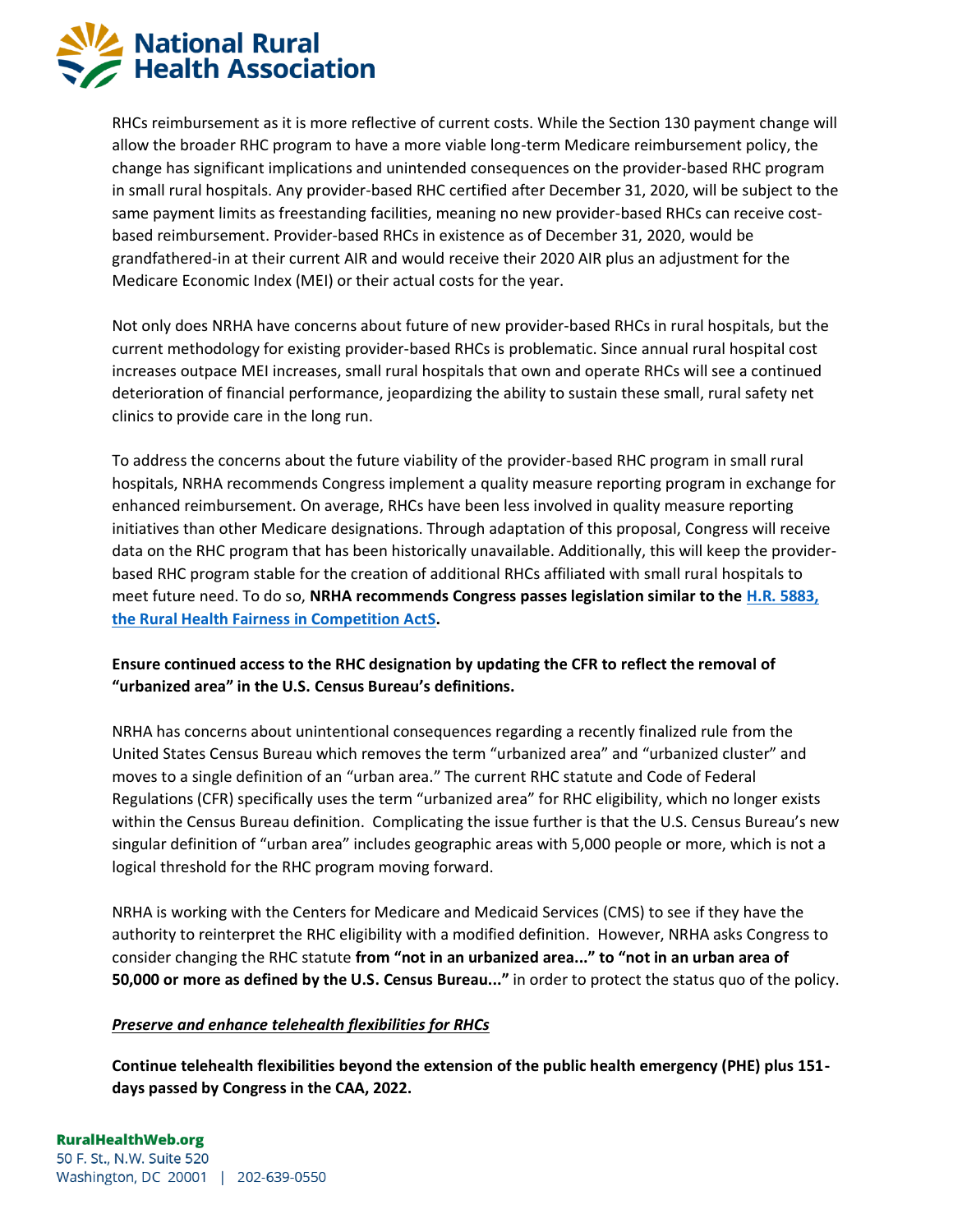

At the onset of the COVID-19 pandemic, RHCs and Federally Qualified Health Centers (FQHC) were granted telehealth distant-site status under Medicare for the first time through Section 3704 of the Coronavirus Aid, Relief, and Economic Security (CARES) Act. In March 2022, those flexibilities were continued for 151-days beyond the duration of the existing COVID-19 PHE through the CAA, 2022. NRHA was pleased to see this initial extension, as we believe it signals congressional interest in making these flexibilities permanent.

While distant-site status for RHCs under Medicare is needed change, the current payment methodology for these services is also inadequate for several reasons. The reimbursement for telehealth services is currently a flat rate of \$92.00 per telehealth visit, far below the RHC upper payment limit. Further, the singular code given to RHC telehealth services does not accurately capture the full scope of work being provided.

Not having a true reflection of the work being provided at RHCs via telehealth is problematic for cost reporting issues, but worse yet, the significant disparity in reimbursement for telehealth creates incentive concerns. NRHA has heard from members who operate RHCs that the ability to invest in telehealth simply is not there under current reimbursement methodologies. Members have also expressed significant concerns about investment in telehealth technologies with uncertainty surrounding the long-term availability of telehealth services at RHCs.

NRHA recommends that Congress modify the existing provisions in a future telehealth extension to ensure RHCs can continue utilizing telehealth technologies, and that rural patients can take part in telehealth services at the same rate as their urban counterparts. **NRHA is supportive of the language included i[n S. 1512](https://www.congress.gov/bill/117th-congress/senate-bill/1512) / [H.R. 2903,](https://www.congress.gov/bill/117th-congress/house-bill/2903) the Creating Opportunities Now for Necessary and Effective Care Technologies (CONNECT) for Health Act, to permanently expand telehealth distant-site status and update reimbursement so it is on par with their in-person reimbursement rate**.

## *Support the President's proposal for behavioral health activities at RHCs*

**NRHA urges Congress to provide full funding for the President's Fiscal Year (FY) 2023 budget request for a new Behavioral Health Initiative at RHCs by appropriating \$10 million to the Federal Office of Rural Health Policy (FORHP).** The President also proposed **modernizing Medicare mental health benefits by allowing RHCs to bill for Licensed Professional Counselors (LPC) and Marriage and Family Therapists (MFT) services.** Not only will recognizing LPCs and MFTs help address the workforce crisis in rural communities, but RHCs will be able to utilize the Behavioral Health Initiative to bring behavioral health professionals to rural underserved populations. With these changes rural, underserved communities will be able to invest in critical behavioral health services.

### *Provide RHCs with modernizing provisions, bringing the program into the 21st Century*

In addition to the above proposals, further modernizations are needed for the RHC program including: